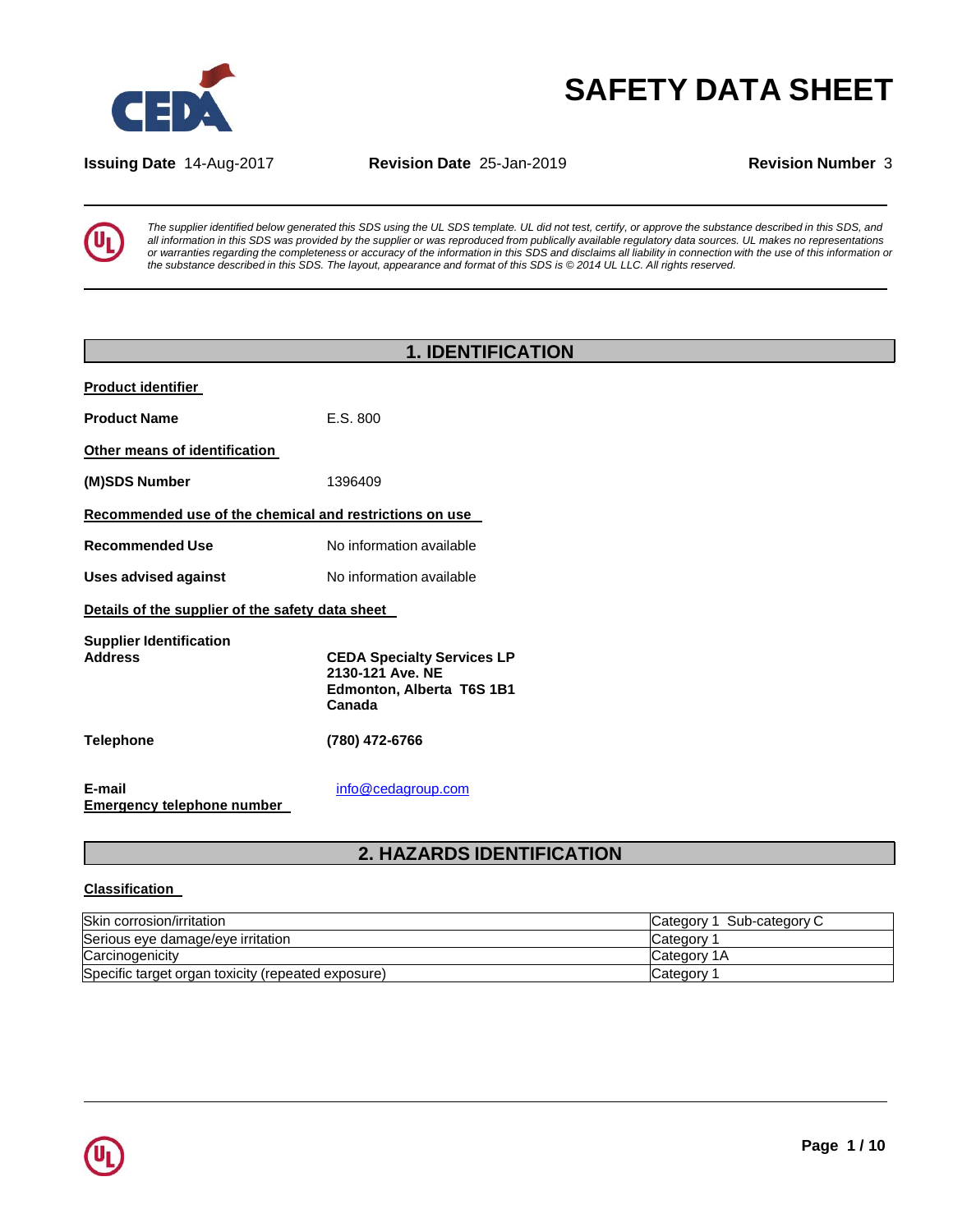**Appearance** Gray **Physical state** Paste / Gel **Odor** Solvent

.

**GHS Label elements, including precautionary statements** 

### **Danger**

### **Hazard statements**

May cause cancer Causes damage to organs through prolonged or repeated exposure Causes severe skin burns and eye damage



### **Precautionary Statements - Prevention**

Obtain special instructions before use

Do not handle until all safety precautions have been read and understood

Wear protective gloves/protective clothing/eye protection/face protection

Do not breathe dust/fume/gas/mist/vapors/spray

Wash face, hands and any exposed skin thoroughly after handling

Do not eat, drink or smoke when using this product

### **Precautionary Statements - Response**

IF exposed or concerned: Get medical advice/attention

Immediately call a POISON CENTER or doctor

### **Eyes**

IF IN EYES: Rinse cautiously with water for several minutes. Remove contact lenses, if present and easy to do. Continue rinsing **Skin**

IF ON SKIN: Wash with plenty of soap and water

Take off contaminated clothing and wash before reuse

Call a POISON CENTER or doctor if you feel unwell

### **Inhalation**

IF INHALED: Remove person to fresh air and keep comfortable for breathing

Immediately call a POISON CENTER or doctor

### **Ingestion**

IF SWALLOWED: Rinse mouth. DO NOT induce vomiting

### **Precautionary Statements - Storage**

Store locked up

### **Precautionary Statements - Disposal**

Dispose of contents/container to an approved waste disposal plant

### **Other information**

May be harmful if swallowed

## **3. COMPOSITION/INFORMATION ON INGREDIENTS**

### **Substance**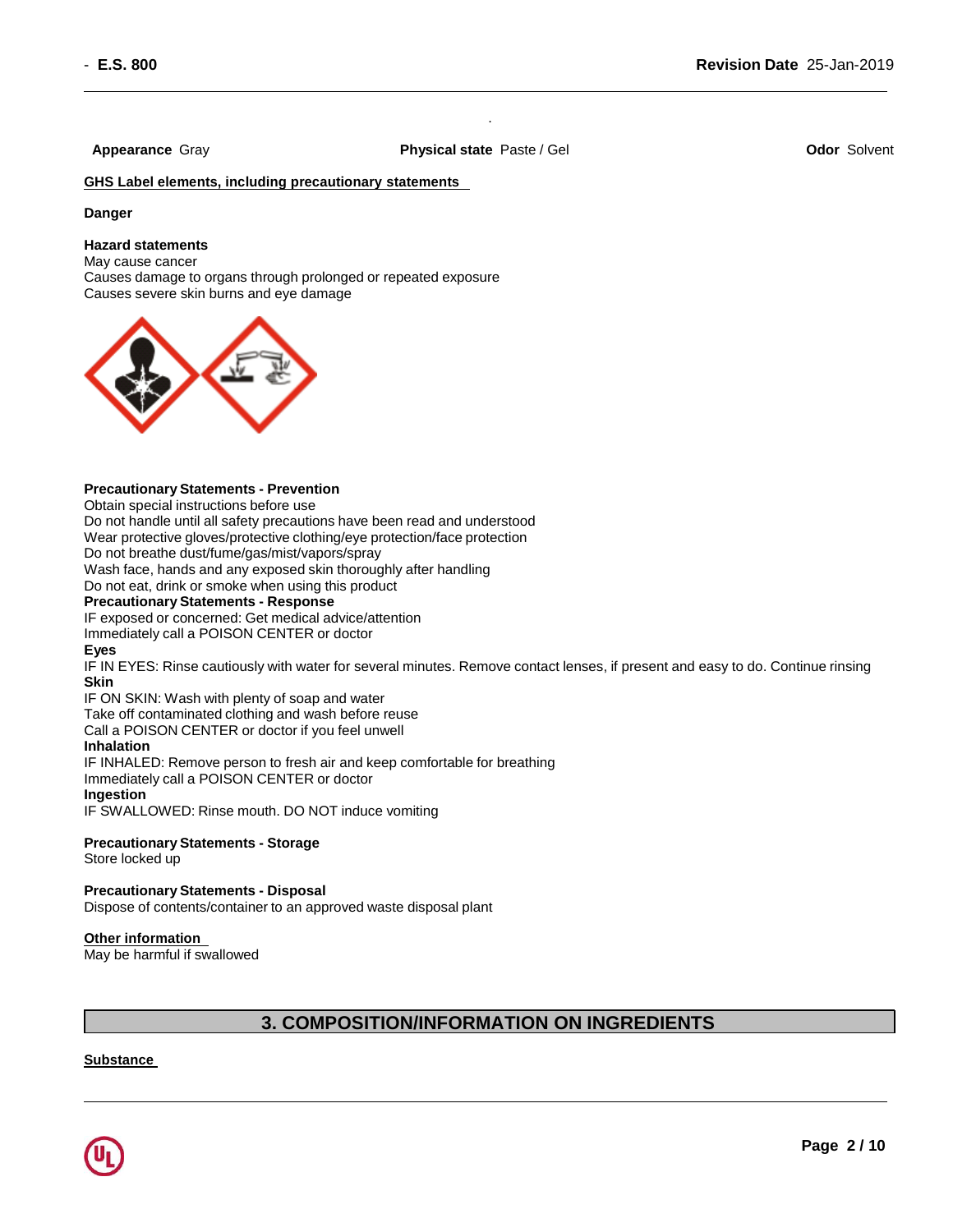Not applicable.

## **Mixture**

| <b>Chemical Name</b>      | CAS-No      | Weight-%  | <b>Hazardous Material</b><br><b>Information Review Act</b><br>registry number (HMIRA<br>registry $#$ ) | Date HMIRA filed and<br>date exemption granted<br>(if applicable) |
|---------------------------|-------------|-----------|--------------------------------------------------------------------------------------------------------|-------------------------------------------------------------------|
| <b>Proprietary Resin</b>  |             | $30 - 35$ |                                                                                                        |                                                                   |
| Kaolin                    | 1332-58-7   | $30 - 35$ |                                                                                                        |                                                                   |
| Quartz                    | 14808-60-7  | $10 - 15$ |                                                                                                        |                                                                   |
| Refractory ceramic fibers | 142844-00-6 | $5 - 10$  |                                                                                                        |                                                                   |
| Cellulose                 | 9004-34-6   | $5 - 10$  |                                                                                                        |                                                                   |
| <b>Aluminum</b>           | 7429-90-5   | $5 - 10$  | -                                                                                                      |                                                                   |

## **4. FIRST AID MEASURES**

| <b>First aid measures</b>                                   |                                                                                                                         |
|-------------------------------------------------------------|-------------------------------------------------------------------------------------------------------------------------|
| <b>General advice</b>                                       | IF exposed or concerned: Get medical advice/attention. Show this safety data sheet to the<br>doctor in attendance.      |
| <b>Inhalation</b>                                           | Get medical attention immediately if symptoms occur.                                                                    |
| Eye contact                                                 | Rinse thoroughly with plenty of water for at least 15 minutes, lifting lower and upper eyelids.<br>Consult a physician. |
| <b>Skin contact</b>                                         | Wash skin with soap and water.                                                                                          |
| Ingestion                                                   | Clean mouth with water and drink afterwards plenty of water.                                                            |
| Most important symptoms and effects, both acute and delayed |                                                                                                                         |
| <b>Symptoms</b>                                             | No information available.                                                                                               |
|                                                             | Indication of any immediate medical attention and special treatment needed                                              |
| Note to physicians                                          | Treat symptomatically.                                                                                                  |

## **5. FIRE-FIGHTING MEASURES**

| <b>Suitable Extinguishing Media</b>                                                                              | Use extinguishing measures that are appropriate to local circumstances and the<br>surrounding environment.                            |
|------------------------------------------------------------------------------------------------------------------|---------------------------------------------------------------------------------------------------------------------------------------|
| Unsuitable extinguishing media                                                                                   | CAUTION: Use of water spray when fighting fire may be inefficient.                                                                    |
| Specific hazards arising from the<br>chemical                                                                    | No information available.                                                                                                             |
| <b>Hazardous Combustion Products</b>                                                                             | Carbon oxides.                                                                                                                        |
| <b>Explosion Data</b><br><b>Sensitivity to Mechanical Impact None.</b><br><b>Sensitivity to Static Discharge</b> | None.                                                                                                                                 |
| Special protective equipment for<br>fire-fighters                                                                | Firefighters should wear self-contained breathing apparatus and full firefighting turnout<br>gear. Use personal protection equipment. |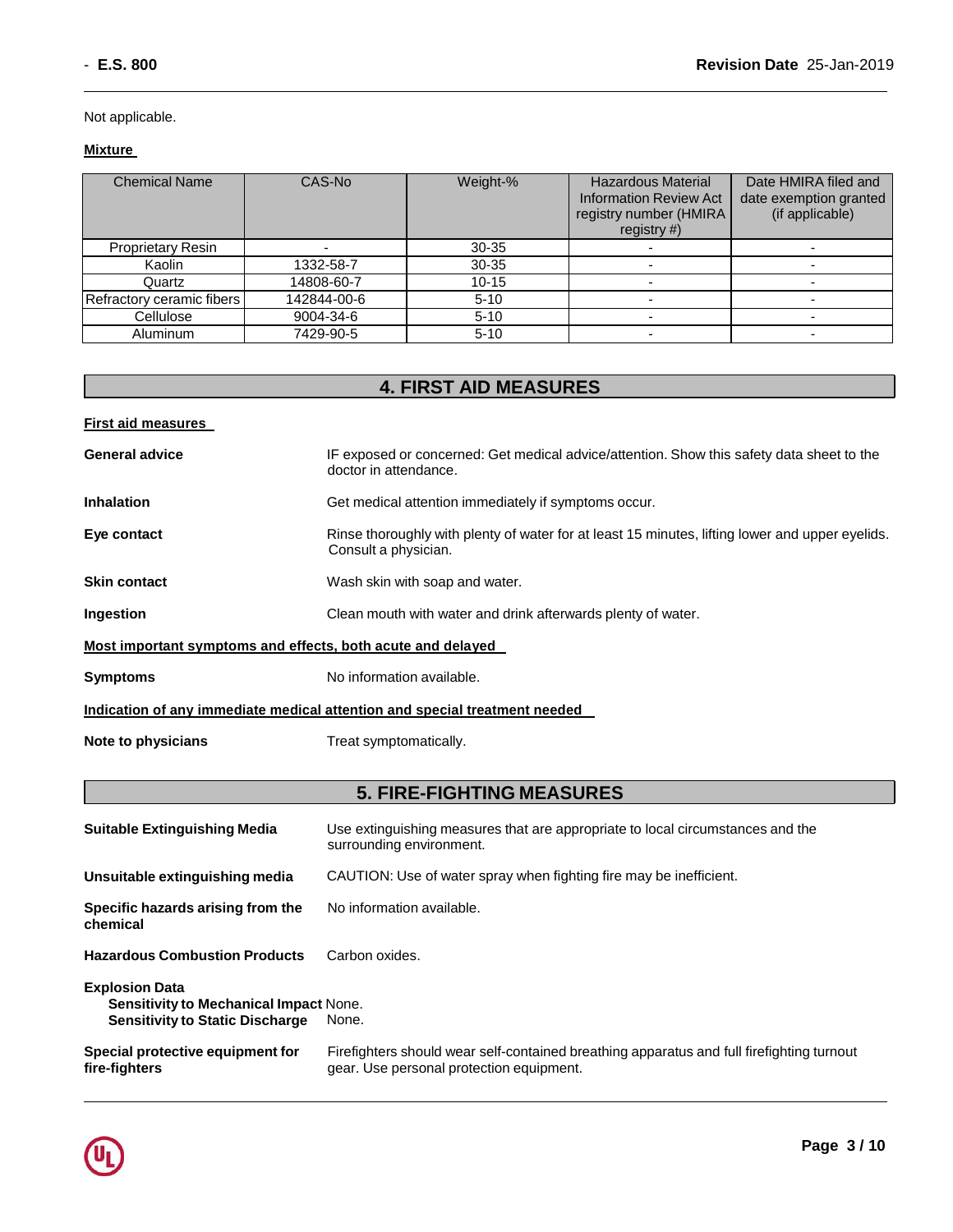## **6. ACCIDENTAL RELEASE MEASURES**

### **Personal precautions, protective equipment and emergency procedures**

| <b>Personal precautions</b>                          | Ensure adequate ventilation. Use personal protective equipment as required. Evacuate<br>personnel to safe areas. |  |
|------------------------------------------------------|------------------------------------------------------------------------------------------------------------------|--|
| <b>Other Information</b>                             | Refer to protective measures listed in Sections 7 and 8.                                                         |  |
| <b>Environmental precautions</b>                     |                                                                                                                  |  |
| <b>Environmental precautions</b>                     | See Section 12 for additional Ecological Information.                                                            |  |
| Methods and material for containment and cleaning up |                                                                                                                  |  |
| <b>Methods for containment</b>                       | Prevent further leakage or spillage if safe to do so.                                                            |  |
| Methods for cleaning up                              | Pick up and transfer to properly labeled containers.                                                             |  |
| <b>Prevention of secondary hazards</b>               | Clean contaminated objects and areas thoroughly observing environmental regulations.                             |  |

## **7. HANDLING AND STORAGE**

### **Precautions for safe handling**

**Advice on safe handling** Handle in accordance with good industrial hygiene and safety practice. Avoid contact with skin, eyes or clothing. Ensure adequate ventilation.

### **Conditions for safe storage, including any incompatibilities**

**Storage Conditions** Keep containers tightly closed in a dry, cool and well-ventilated place.

## **8. EXPOSURE CONTROLS/PERSONAL PROTECTION**

### **Control parameters**

### **Exposure Limits** .

| <b>Chemical Name</b> | <b>ACGIHTLV</b>                           | <b>OSHA PEL</b>                           | <b>NIOSH IDLH</b>                          |
|----------------------|-------------------------------------------|-------------------------------------------|--------------------------------------------|
| Kaolin               | TWA: $2 \text{ mg/m}^3$ particulate       | TWA: 15 $mg/m3$ total dust                | TWA: $10 \text{ mg/m}^3$<br>total dust     |
| 1332-58-7            | matter containing no asbestos             | TWA: 5 $mg/m3$ respirable                 | TWA: 5 mg/m <sup>3</sup> respirable dust   |
|                      | and <1% crystalline silica,               | fraction                                  |                                            |
|                      | respirable fraction                       | (vacated) TWA: 10 mg/m <sup>3</sup> total |                                            |
|                      |                                           | dust                                      |                                            |
|                      |                                           | (vacated) TWA: $5 \text{ mg/m}^3$         |                                            |
|                      |                                           | respirable fraction                       |                                            |
| Quartz               | TWA: $0.025$ mg/m <sup>3</sup> respirable | TWA: $0.1 \text{ mg/m}^3$ (vacated)       | IDLH: 50 mg/m <sup>3</sup> respirable dust |
| 14808-60-7           | fraction                                  |                                           | TWA: 0.05 mg/m <sup>3</sup> respirable     |
|                      |                                           |                                           | dust                                       |
| Cellulose            | TWA: $10 \text{ mg/m}^3$                  | TWA: 15 mg/m <sup>3</sup> total dust      | TWA: 10 $mq/m3$ total dust                 |
| 9004-34-6            |                                           | TWA: 5 $mg/m3$ respirable                 | TWA: 5 mg/m <sup>3</sup> respirable dust   |
|                      |                                           | fraction                                  |                                            |
|                      |                                           | (vacated) TWA: 15 mg/m <sup>3</sup> total |                                            |

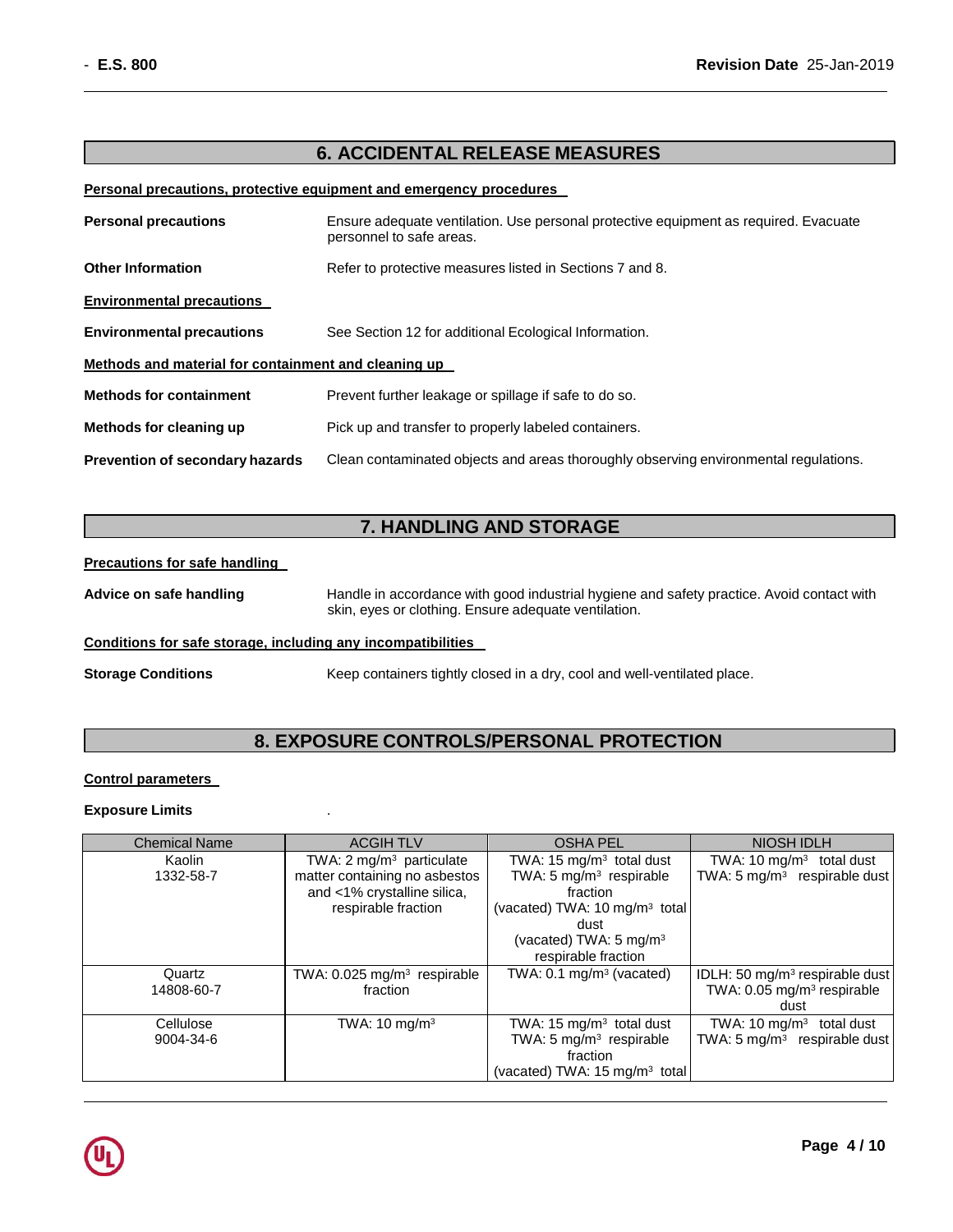|                                       |                                  |                                | dust<br>(vacated) TWA: 5 mg/m <sup>3</sup><br>respirable fraction |                                        |
|---------------------------------------|----------------------------------|--------------------------------|-------------------------------------------------------------------|----------------------------------------|
| TWA: 1 $mg/m3$ respirable<br>Aluminum |                                  |                                | TWA: 15 mg/m <sup>3</sup> total dust                              | TWA: $10 \text{ mg/m}^3$<br>total dust |
| 7429-90-5                             | particulate matter               |                                | TWA: 5 mg/m <sup>3</sup> respirable                               | TWA: 5 $mg/m3$ respirable dust         |
|                                       |                                  |                                | fraction                                                          |                                        |
|                                       |                                  |                                | (vacated) TWA: 15 mg/m <sup>3</sup> total                         |                                        |
|                                       |                                  |                                | dust                                                              |                                        |
|                                       |                                  |                                | (vacated) TWA: 5 mg/m <sup>3</sup>                                |                                        |
|                                       |                                  |                                | respirable fraction                                               |                                        |
| <b>Chemical Name</b>                  | Alberta                          | <b>British Columbia</b>        | Ontario TWAEV                                                     | Quebec                                 |
| Kaolin                                | TWA: $2 \text{ mg/m}^3$          | TWA: $2 \text{ mg/m}^3$        | TWA: $2 \text{ mg/m}^3$                                           | TWA: $5 \text{ mg/m}^3$                |
| 1332-58-7                             |                                  |                                |                                                                   |                                        |
| Quartz                                | TWA: $0.025$ mg/m <sup>3</sup>   | TWA: $0.025$ mg/m <sup>3</sup> | TWA: $0.10$ mg/m <sup>3</sup>                                     | TWA: $0.1 \text{ mg/m}^3$              |
| 14808-60-7                            |                                  |                                |                                                                   |                                        |
| Cellulose                             | TWA: 10 mg/m <sup>3</sup> TWA: 5 | TWA: $10 \text{ mg/m}^3$       | TWA: $10 \text{ mg/m}^3$                                          | TWA: 10 mg/m <sup>3</sup> TWA: 5       |
| 9004-34-6                             | mg/m <sup>3</sup>                | TWA: $3 \text{ mg/m}^3$        |                                                                   | mg/m <sup>3</sup>                      |
| Aluminum                              | TWA: 10 mg/m <sup>3</sup> TWA: 5 | TWA: 1.0 mg/m <sup>3</sup>     | TWA: 1 $mg/m3$                                                    | TWA: 10 mg/m <sup>3</sup> TWA: 5       |
| 7429-90-5                             | mg/m <sup>3</sup>                |                                |                                                                   | mg/m <sup>3</sup>                      |

**Other Exposure Guidelines** Vacated limits revoked by the Court of Appeals decision in AFL-CIO v. OSHA, 965 F.2d 962 (11th Cir., 1992). See section 15 for national exposure control parameters.

### **Appropriate engineering controls**

| <b>Engineering controls</b> | Showers              |
|-----------------------------|----------------------|
|                             | Eyewash stations     |
|                             | Ventilation systems. |

### **Individual protection measures, such as personal protective equipment**

| <b>Eye/face protection</b>            | Wear safety glasses with side shields (or goggles).                                                                                                                                                   |
|---------------------------------------|-------------------------------------------------------------------------------------------------------------------------------------------------------------------------------------------------------|
| <b>Hand protection</b>                | Wear suitable gloves. Protective gloves. Rubber gloves. Nitrile rubber. Neoprene gloves.                                                                                                              |
| Skin and body protection              | Wear suitable protective clothing. Long sleeved clothing.                                                                                                                                             |
| <b>Respiratory protection</b>         | No protective equipment is needed under normal use conditions. If exposure limits are<br>exceeded or irritation is experienced, ventilation and evacuation may be required.                           |
| <b>General hygiene considerations</b> | Handle in accordance with good industrial hygiene and safety practice. Do not eat, drink or<br>smoke when using this product. Wash hands before breaks and immediately after handling<br>the product. |

## **9. PHYSICAL AND CHEMICAL PROPERTIES**

| <b>Physical and Chemical Properties</b> |                          |                       |
|-----------------------------------------|--------------------------|-----------------------|
| <b>Physical state</b>                   | Paste / Gel              |                       |
| Appearance                              | Gray                     |                       |
| Odor                                    | Solvent                  |                       |
| <b>Color</b>                            | No information available |                       |
| <b>Odor Threshold</b>                   | No information available |                       |
|                                         |                          |                       |
| <b>Property</b>                         | <b>Values</b>            | <b>Remarks Method</b> |
| рH                                      | 5.7                      | None known            |
| Melting / freezing point                | No data available        | None known            |
| Boiling point / boiling range           | No data available        | None known            |
| <b>Flash Point</b>                      | 108                      | None known            |

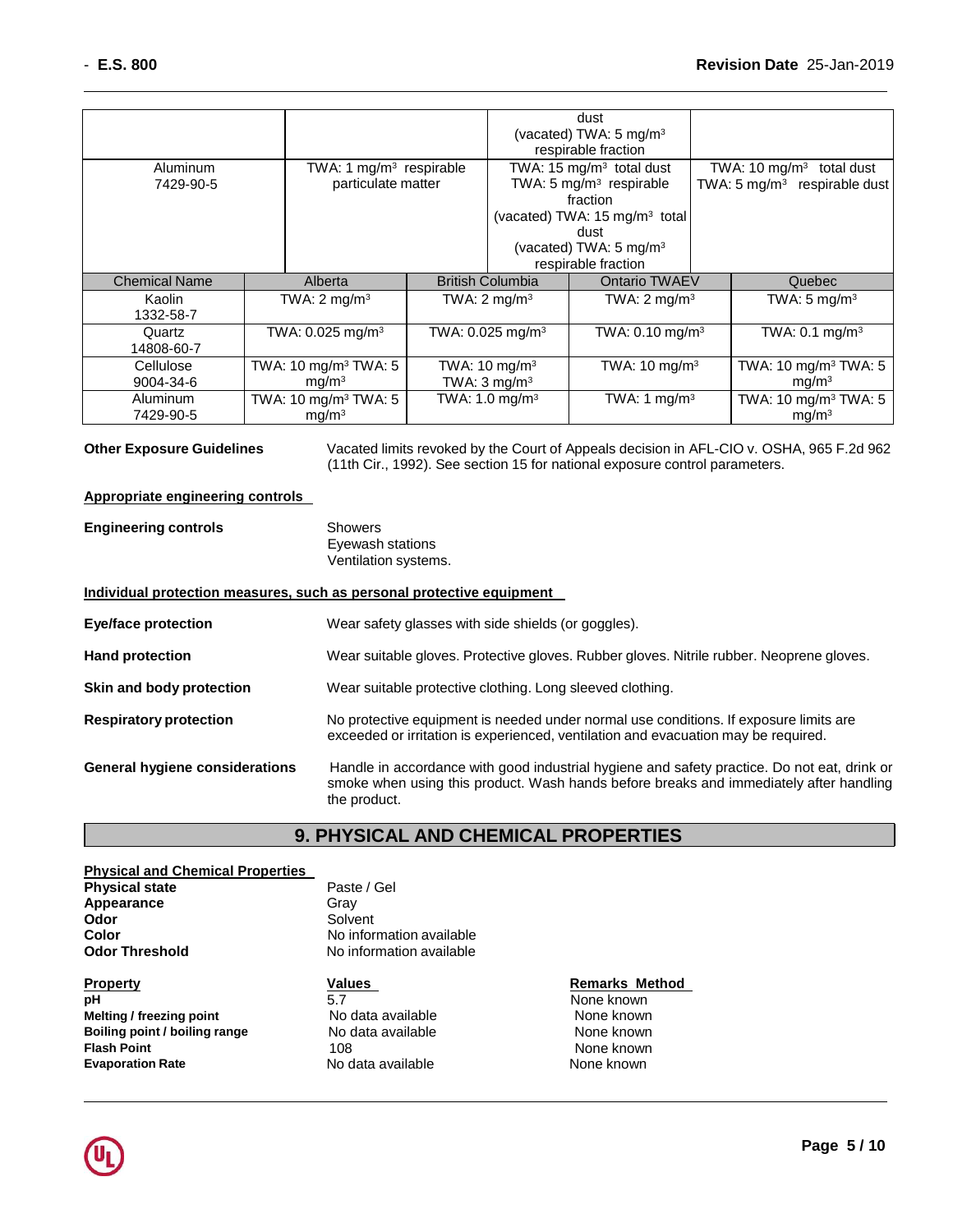**Flammability** (solid, gas) **No data available None known Flammability Limit in Air** None known Lower flammability limit **No data available Vapor pressure** No data available None known **Vapor density** No data available None known **Relative density** 1.52 None known **Water Solubility No data available Solubility(ies) Insoluble in water None known Partition coefficient: n-octanol/water** No data available **Autoignition temperature** No data available None known **Decomposition temperature** No data available None known **Kinematic viscosity No data available Manual School Area Mone known Dynamic viscosity** No data available **Explosive properties** No information available **Oxidizing properties** No information available

**Other Information VOC Content (%)** 6 **Liquid Density No information available Bulk Density No information available Particle Size No information available Particle Size Distribution No information available** 

**No data available Softening Point No information available Molecular Weight**  No information available

None known

## **10. STABILITY AND REACTIVITY**

| <b>Reactivity</b>                                                       | No information available. Chemical        |
|-------------------------------------------------------------------------|-------------------------------------------|
| stability                                                               | Stable under normal conditions.           |
| <b>Possibility of Hazardous Reactions</b> None under normal processing. |                                           |
| <b>Hazardous Polymerization</b>                                         | Hazardous polymerization does not occur.  |
| <b>Conditions to avoid</b>                                              | None known based on information supplied. |
| Incompatible materials                                                  | None known based on information supplied. |
|                                                                         |                                           |

**Hazardous Decomposition Products** Carbon oxides.

## **11. TOXICOLOGICAL INFORMATION**

### **Information on likely routes of exposure**

### **Product Information**

**Inhalation** Specific test data for the substance or mixture is not available. Corrosive by inhalation. (based on components). Inhalation of corrosive fumes/gases may cause coughing, choking, headache, dizziness, and weakness for several hours. Pulmonary edema may occur with tightness in the chest, shortness of breath, bluish skin, decreased blood pressure, and increased heart rate. Inhaled corrosive substances can lead to a toxic edema of the lungs. Pulmonary edema can be fatal. **Eye contact** Specific test data for the substance or mixture is not available. Causes burns. (based on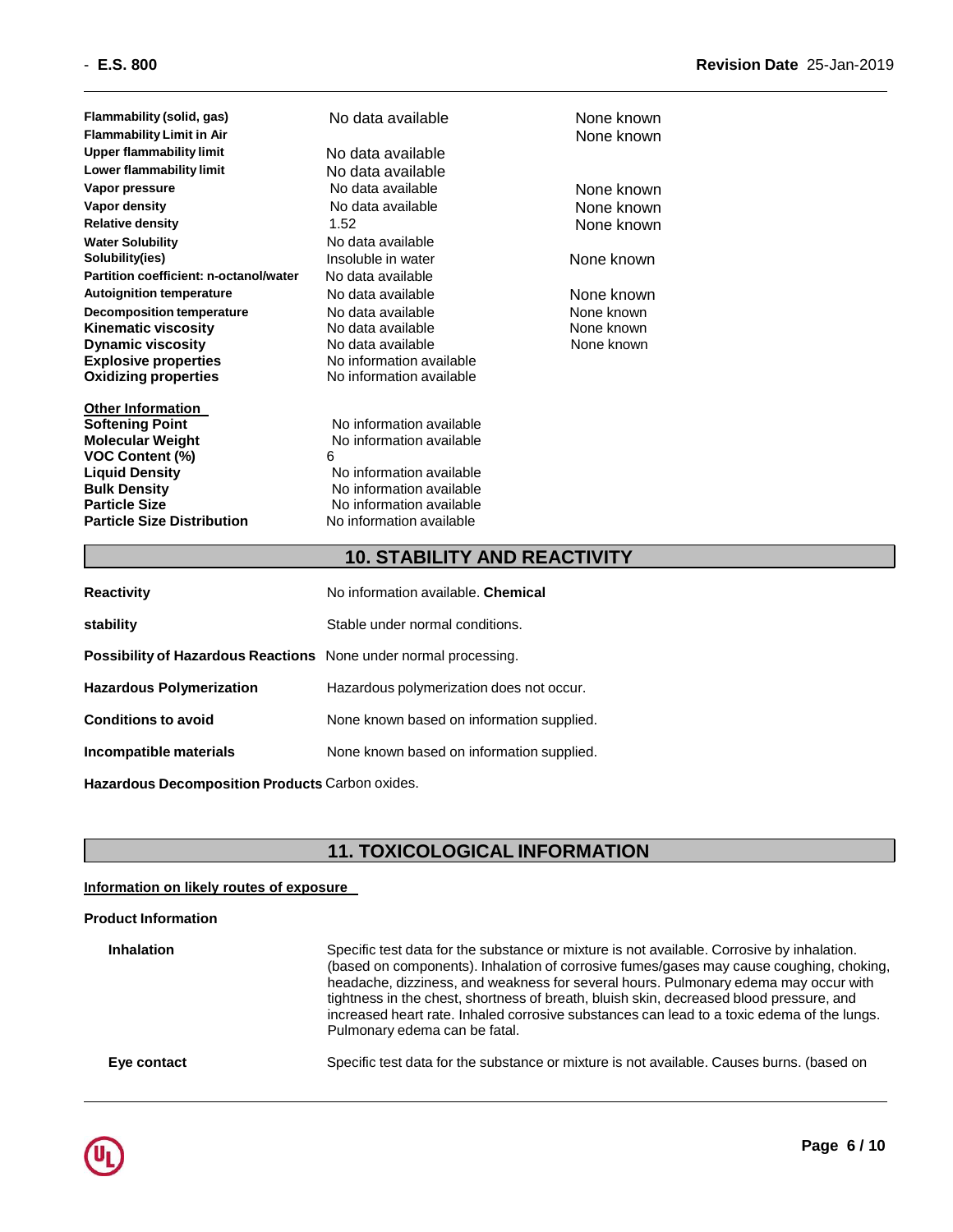|                     | components). Corrosive to the eyes and may cause severe damage including blindness.<br>Causes serious eye damage. May cause irreversible damage to eyes.                                                                                                                                                                                                                                                                                                                                                                                 |
|---------------------|------------------------------------------------------------------------------------------------------------------------------------------------------------------------------------------------------------------------------------------------------------------------------------------------------------------------------------------------------------------------------------------------------------------------------------------------------------------------------------------------------------------------------------------|
| <b>Skin contact</b> | Specific test data for the substance or mixture is not available. Corrosive. (based on<br>components). Prolonged skin contact causes burns. Symptoms may be delayed.                                                                                                                                                                                                                                                                                                                                                                     |
| <b>Ingestion</b>    | Specific test data for the substance or mixture is not available. Causes burns. (based on<br>components). Ingestion causes burns of the upper digestive and respiratory tracts. May<br>cause severe burning pain in the mouth and stomach with vomiting and diarrhea of dark<br>blood. Blood pressure may decrease. Brownish or yellowish stains may be seen around the<br>mouth. Swelling of the throat may cause shortness of breath and choking. May cause lung<br>damage if swallowed. May be fatal if swallowed and enters airways. |

### **Information on toxicological effects**

**Symptoms** Redness. Burning. May cause blindness. Coughing and/ or wheezing.

**Numerical measures of toxicity** 

**Acute Toxicity**

### **Unknown acute toxicity** No information available **Component Information**

| <u>UUINUITEIN IIIUI IIIIIUI I</u> |                     |                             |                                     |
|-----------------------------------|---------------------|-----------------------------|-------------------------------------|
| <b>Chemical Name</b>              | ∟D50 Oral           | LD50 Dermal                 | Inhalation LC50                     |
| Kaolin                            | Rat<br>· 5000 ma/ka | ั Rat i<br>∙ 5000 ma/ka     |                                     |
| こellulose                         | Rat<br>> 5 g/kg     | , Rabbit Rabbit<br>> 2 g/kg | 5800 mg/m <sup>3</sup><br>Rat ) 4 h |

### **Delayed and immediate effects as well as chronic effects from short and long-term exposure**

| <b>Skin corrosion/irritation</b>         | Classification based on data available for ingredients. Prolonged skin contact causes burns.             |
|------------------------------------------|----------------------------------------------------------------------------------------------------------|
| Serious eye damage/eye irritation        | Classification based on data available for ingredients. Causes burns. Risk of serious<br>damage to eyes. |
| <b>Respiratory or skin sensitization</b> | No information available.                                                                                |
| <b>Germ cell mutagenicity</b>            | No information available.                                                                                |
| Carcinogenicity                          | Classification based on data available for ingredients. Contains a known or suspected<br>carcinogen.     |

The table below indicates whether each agency has listed any ingredient as a carcinogen.

| <b>Chemical Name</b>      | ACGIH | <b>IARC</b> | NTP                    | OSHA |
|---------------------------|-------|-------------|------------------------|------|
| Quartz                    | Α2    | Group 1     | Known                  |      |
| 14808-60-7                |       |             |                        |      |
| Refractory ceramic fibers | A2    | Group 2B    | Reasonably Anticipated |      |
| 142844-00-6               |       |             |                        |      |

### **Legend**

**ACGIH (American Conference of Governmental Industrial Hygienists)** A2 - Suspected Human Carcinogen **IARC (International Agency for Research on Cancer)** Group 1 - Carcinogenic to Humans Group 2B - Possibly Carcinogenic to Humans **NTP (National Toxicology Program)** Known - Known Carcinogen Reasonably Anticipated - Reasonably Anticipated to be a Human Carcinogen **OSHA (Occupational Safety and Health Administration of the US Department of Labor)** X - Present

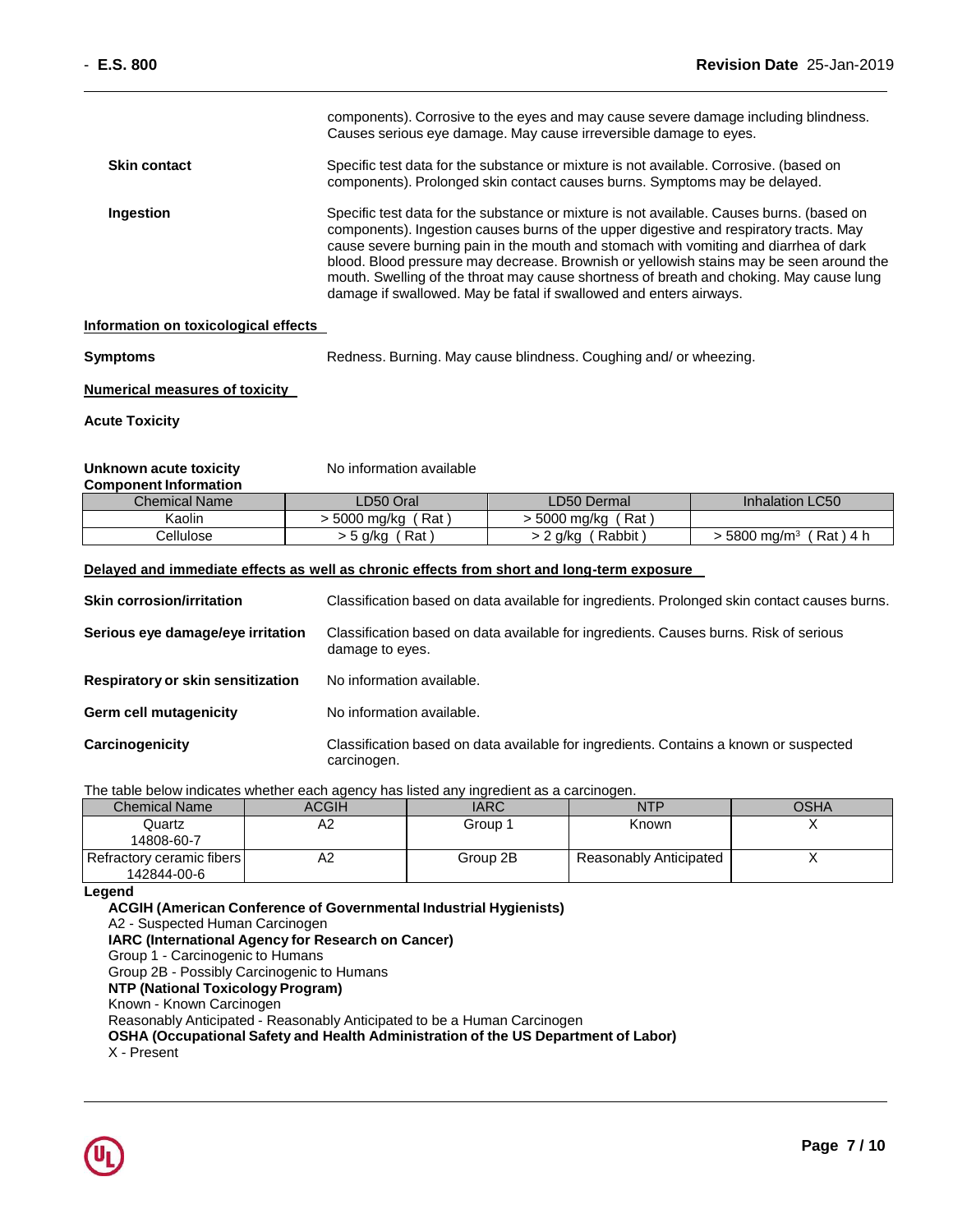| <b>Reproductive toxicity</b>           | No information available.                                                                                          |  |
|----------------------------------------|--------------------------------------------------------------------------------------------------------------------|--|
| <b>STOT - single exposure</b>          | No information available.                                                                                          |  |
| <b>STOT - repeated exposure</b>        | Causes damage to organs through prolonged or repeated exposure.                                                    |  |
| <b>Aspiration hazard</b>               | No information available.                                                                                          |  |
|                                        |                                                                                                                    |  |
|                                        | <b>12. ECOLOGICAL INFORMATION</b>                                                                                  |  |
| <b>Ecotoxicity</b>                     | The environmental impact of this product has not been fully investigated.                                          |  |
|                                        |                                                                                                                    |  |
| <b>Persistence and Degradability</b>   | No information available.                                                                                          |  |
| <b>Bioaccumulation</b>                 | There is no data for this product.                                                                                 |  |
| <b>Mobility</b>                        | No information available.                                                                                          |  |
| Other adverse effects                  | No information available.                                                                                          |  |
| <b>13. DISPOSAL CONSIDERATIONS</b>     |                                                                                                                    |  |
| <b>Waste treatment methods</b>         |                                                                                                                    |  |
| Waste from residues/unused<br>products | Dispose of in accordance with local regulations. Dispose of waste in accordance with<br>environmental legislation. |  |
| <b>Contaminated packaging</b>          | Do not reuse empty containers.                                                                                     |  |

This product contains one or more substances that are listed with the State of California as a hazardous waste.

| <b>Chemical Name</b> | California Hazardous Waste |
|----------------------|----------------------------|
| Aluminum             | lanitable powder           |
| 7429-90-5            |                            |

## **14. TRANSPORT INFORMATION**

| <b>Proper Shipping Name</b><br><b>Hazard Class</b> | NOT REGULATED<br>NON-REGULATED<br>N/A |
|----------------------------------------------------|---------------------------------------|
| TDG.                                               | Not regulated                         |
| <b>MEX</b>                                         | <b>NOT REGULATED</b>                  |
| ICAO                                               | NOT REGULATED                         |
| IATA<br><b>Proper Shipping Name</b>                | Not regulated<br><b>NON REGULATED</b> |
|                                                    | Not regulated                         |

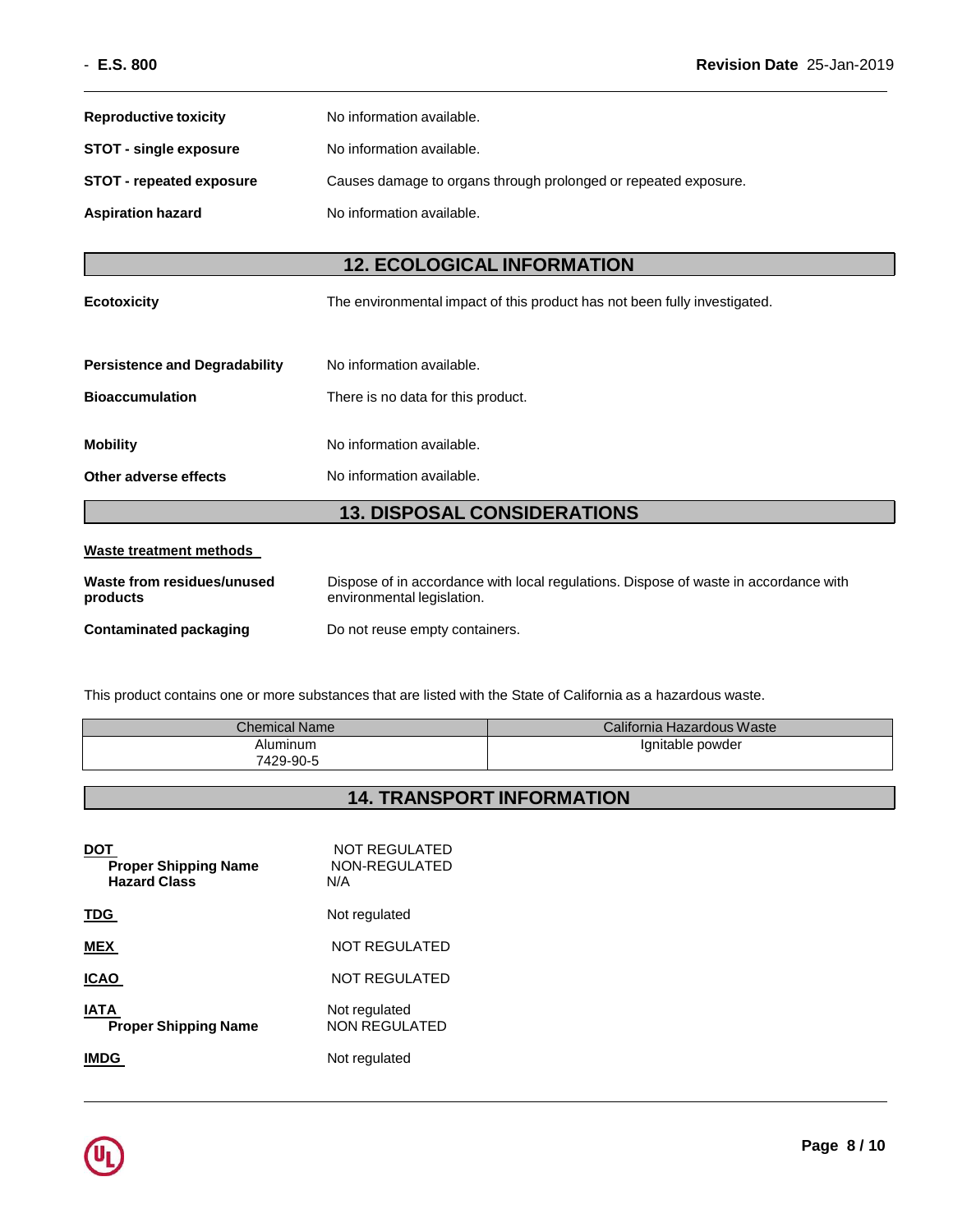| <b>RID</b> | NOT REGULATED |
|------------|---------------|
| <b>ADR</b> | NOT REGULATED |
| <b>ADN</b> | NOT REGULATED |

## **15. REGULATORY INFORMATION**

**Safety, health and environmental regulations/legislation specific for the substance or mixture** 

### **International Regulations**

**Ozone-depleting substances (ODS)** Not applicable

**Persistent Organic Pollutants** Not applicable

**Export Notification requirements** Not applicable

| <b>International Inventories</b> |                                                   |
|----------------------------------|---------------------------------------------------|
| <b>TSCA</b>                      | Complies.                                         |
| <b>DSL/NDSL</b>                  | Complies.                                         |
| <b>EINECS/ELINCS</b>             | Contact supplier for inventory compliance status. |
| <b>ENCS</b>                      | Contact supplier for inventory compliance status. |
| <b>KECL</b>                      | Contact supplier for inventory compliance status. |
| <b>PICCS</b>                     | Contact supplier for inventory compliance status. |
| <b>AICS</b>                      | Complies.                                         |

**Legend** 

**TSCA** - United States Toxic Substances Control Act Section 8(b) Inventory

**DSL/NDSL** - Canadian Domestic Substances List/Non-Domestic Substances List

**EINECS/ELINCS** - European Inventory of Existing Chemical Substances/European List of Notified Chemical Substances

**ENCS** - Japan Existing and New Chemical Substances

**KECL** - Korean Existing and Evaluated Chemical Substances

**PICCS** - Philippines Inventory of Chemicals and Chemical Substances

**AICS** - Australian Inventory of Chemical Substances

### **US Federal Regulations**

### **SARA 313**

Section 313 of Title III of the Superfund Amendments and Reauthorization Act of 1986 (SARA). This product contains a chemical or chemicals which are subject to the reporting requirements of the Act and Title 40 of the Code of Federal Regulations, Part 372

| <b>Chemical Name</b>                                                                                                                            | <b>CAS-No</b>                | Weight-% | <b>SARA 313 - Threshold</b><br>Values % |
|-------------------------------------------------------------------------------------------------------------------------------------------------|------------------------------|----------|-----------------------------------------|
| Aluminum - 7429-90-5                                                                                                                            | 7429-90-5                    | $5 - 10$ | 1.0                                     |
| <b>Acute Health Hazard</b><br><b>Chronic Health Hazard</b><br><b>Fire Hazard</b><br>Sudden release of pressure hazard<br><b>Reactive Hazard</b> | Yes<br>Yes<br>No<br>No<br>No |          |                                         |

### **CWA (Clean Water Act)**

This product does not contain any substances regulated as pollutants pursuant to the Clean Water Act (40 CFR 122.21 and 40 CFR 122.42)

### **CERCLA**

This material, as supplied, does not contain any substances regulated as hazardous substances under the Comprehensive